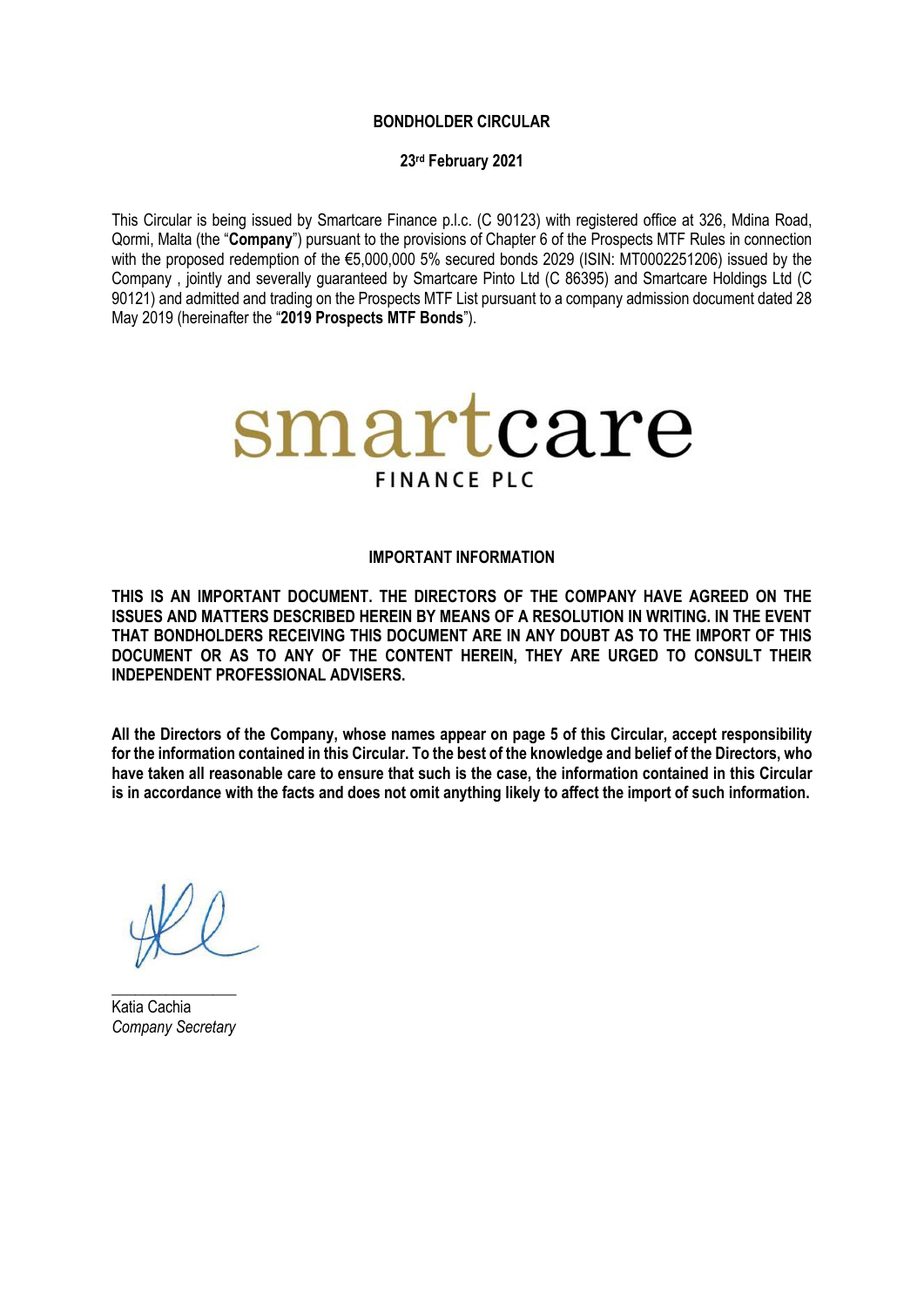### **INTRODUCTION**

This circular (the "**Circular**") contains information about the resolution of the Directors of the Company that was taken by the said Directors on 11th February 2021 (the "**Directors Resolution**"). By means of the Directors Resolution, the Directors resolved to issue a maximum of €13 million secured bonds due in 2031 of a nominal value of €100 per bond to be issued at par by the Company and redeemable at their nominal value, bearing interest at the rate of 4.65% *per annum* and, for such purpose and prior thereto, to redeem the 2019 Prospects MTF Bonds.

This Circular is being dispatched to all holders of the 2019 Prospects MTF Bonds as at close of business on the 19th February 2021, to enable them to understand better the nature of the proposed early redemption of the 2019 Prospects MTF Bonds, the principal commercial terms thereof, and to provide other necessary information about the proposed early redemption of the 2019 Prospects MTF Bonds to the holders thereof. This Circular is being dispatched in compliance with the requirements of Rule 6.00.01.06 of the Prospects MTF Rules and complies therewith in respect of content and form.

Where any or all of the 2019 Prospects MTF Bonds have been sold or transferred by the recipients of this Circular, then this Circular and any other relevant documents should be passed on to the person through whom the sale or transfer was effected for transmission to the purchaser or transferee.

As provided for in the Company Announcement issued by the Company on the 15<sup>th</sup> of February 2021, trading in the 2019 Prospects MTF Bonds was suspended as from close of business on 17<sup>th</sup> February 2021.

A copy of this Circular has been provided to the Malta Stock Exchange in terms of Prospects MTF Rule 6.00.41.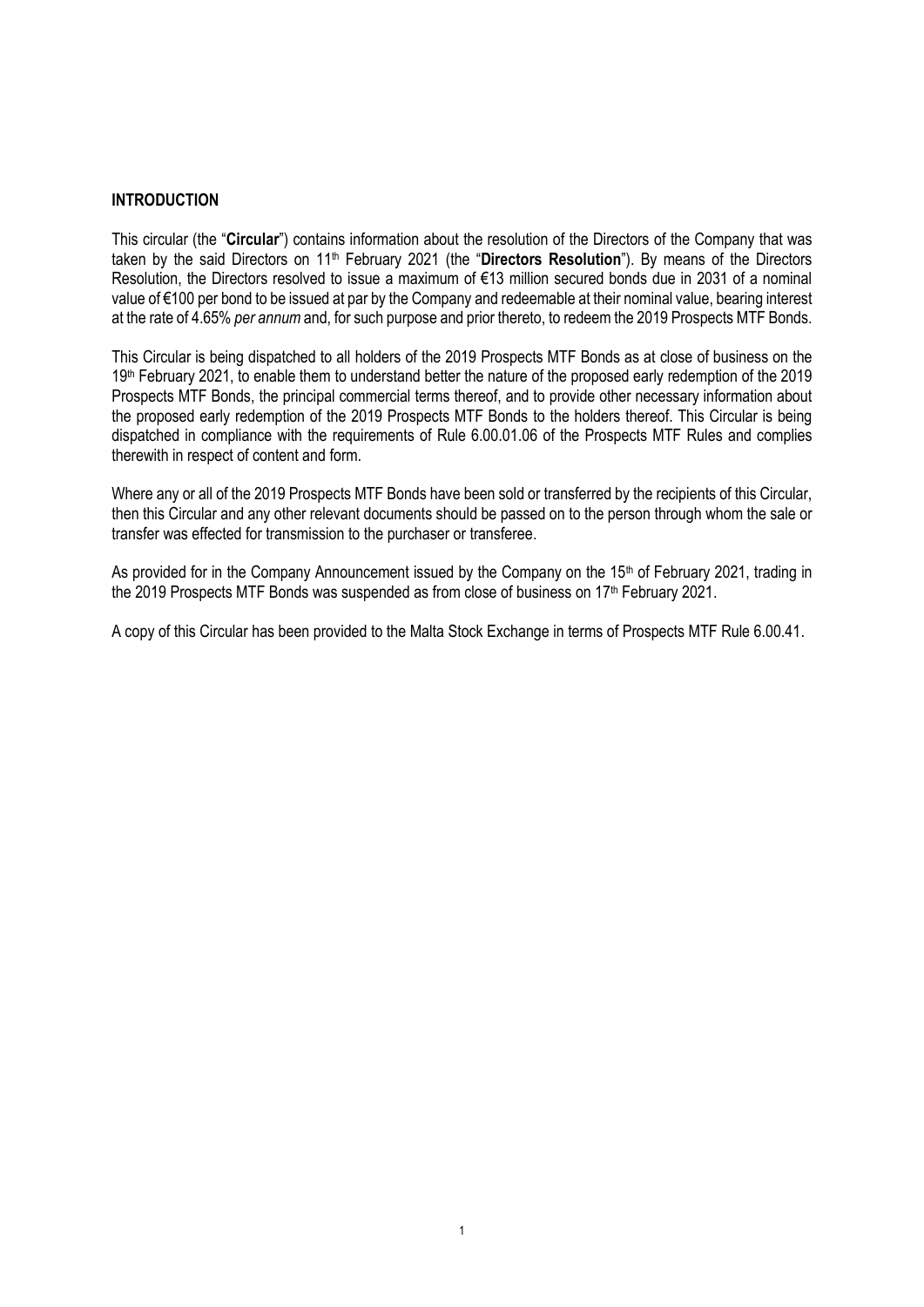# **TABLE OF CONTENTS**

| 1              |                                                                              |  |
|----------------|------------------------------------------------------------------------------|--|
| $\overline{2}$ |                                                                              |  |
| 3              |                                                                              |  |
| 4              |                                                                              |  |
| 5              | MEETING OF BONDHOLDERS AND EARLY REDEMPTION OF 2019 PROSPECTS MTF BONDS<br>6 |  |
| 6              |                                                                              |  |
| $7^{\circ}$    |                                                                              |  |
| 8              |                                                                              |  |
| 9              |                                                                              |  |
| 10             |                                                                              |  |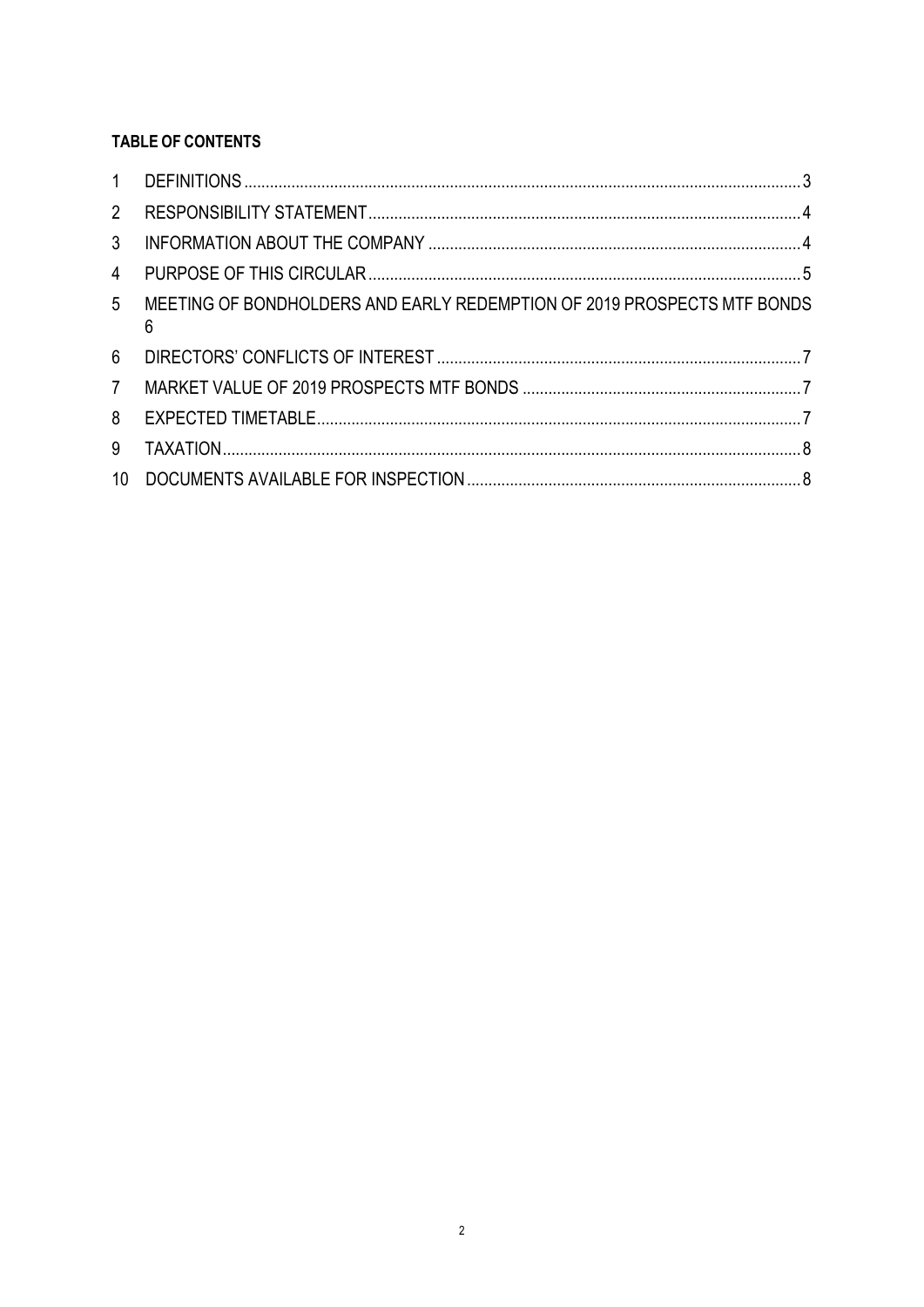# <span id="page-3-0"></span>**1 DEFINITIONS**

For the purposes of this Circular, the following capitalised terms shall have the meaning attributed thereto hereunder:

| 2021 Bonds                     | a maximum of €13 million secured bonds due in 2031 of a nominal value of €100        |
|--------------------------------|--------------------------------------------------------------------------------------|
|                                | per bond issued at par by the Company and redeemable at their nominal value,         |
|                                | bearing interest at the rate of 4.65% per annum. The 2021 Bonds are to be            |
|                                | guaranteed jointly and severally by the Guarantors (as defined below);               |
| Applicant/s                    | a person or persons whose name or names (in the case of joint applicants)            |
|                                | appear in the registration details of an Application Form;                           |
| <b>Application Form</b>        | the form of application for subscription of the 2021 Bonds;                          |
| <b>Bondholders Meeting</b>     | the meeting of the Existing Smartcare Prospects MTF Bondholders called by the        |
|                                | Company on 9 <sup>th</sup> March 2021 in terms of the Company Admission Document for |
|                                | the purpose of obtaining the approval of the Existing Smartcare Prospects MTF        |
|                                | Bondholders for the early redemption of the 2019 Prospects MTF Bonds;                |
| <b>CET</b>                     | Central European Time;                                                               |
|                                | Smartcare Finance p.l.c., a public limited liability company registered and          |
| Company                        |                                                                                      |
|                                | existing under the laws of Malta with company registration number C 90123 and        |
|                                | having its registered office at 326, Mdina Road, Qormi, Malta;                       |
|                                |                                                                                      |
| <b>Company Admission</b>       | the company admission document dated 28 <sup>th</sup> May 2019 setting out the terms |
| <b>Document</b>                | and conditions of the 2019 Prospects MTF Bonds issued by the Company;                |
| <b>Companies Act</b>           | the Companies Act, Chapter 386 of the laws of Malta;                                 |
|                                |                                                                                      |
| € or Euro                      | the lawful currency of the Republic of Malta;                                        |
|                                |                                                                                      |
| <b>Exchange or Malta Stock</b> | Malta Stock Exchange plc, as originally constituted in terms of the Financial        |
| <b>Exchange or MSE</b>         | Markets Act (Chapter 345 of the laws of Malta) with company registration             |
|                                | number C 42525 and having its registered office at Garrison Chapel, Castille         |
|                                | Place, Valletta VLT 1063, Malta;                                                     |
| <b>Existing Smartcare</b>      | the holders of the 2019 Prospects MTF Bonds as at close of business on 19th          |
| <b>Prospects MTF</b>           | February 2021 (trading session of 17 <sup>th</sup> February 2021);                   |
| <b>Bondholders</b>             |                                                                                      |
| <b>Guarantors</b>              | jointly and severally, Smartcare Pinto Ltd (C 86395) and Smartcare Holdings Ltd      |
|                                | (C 90121), both as defined below in this section 1;                                  |
| <b>MSE Bye-Laws</b>            | the MSE bye-laws issued by the authority of the board of directors of Malta Stock    |
|                                | Exchange plc, as may be amended from time to time;                                   |
| <b>Official List</b>           | the list prepared and published by the Malta Stock Exchange as its official list in  |
|                                | accordance with the MSE Bye-Laws;                                                    |
| <b>Prospects MTF Market</b>    | the market regulated as a multilateral trading facility operated by the MSE          |
|                                | providing a venue for start-up and growth for small to medium-sized enterprises      |
|                                | to float their capital (including equity or debt) on the market;                     |
| <b>Prospects MTF List</b>      | the list prepared and published by the Malta Stock Exchange as the list              |
|                                | indicating the companies admitted to the Prospects MTF Market in accordance          |
|                                | with the Prospects MTF Rules;                                                        |
| <b>Prospects MTF Rules</b>     | the rules issued by the board of directors of the Malta Stock Exchange, in           |
|                                | exercise of the powers conferred on it by the Financial Markets Act (Chapter         |
|                                | 345 of the laws of Malta), regulating the Prospects MTF Market;                      |
|                                |                                                                                      |
| <b>Prospectus</b>              | collectively, the Summary, the Registration Document and the Securities Note         |
|                                | published by the Company in connection with the issue of the 2021 Bonds, dated       |
|                                | 19 <sup>th</sup> February 2021, as such documents may be amended, updated, replaced  |
|                                | and supplemented from time to time;                                                  |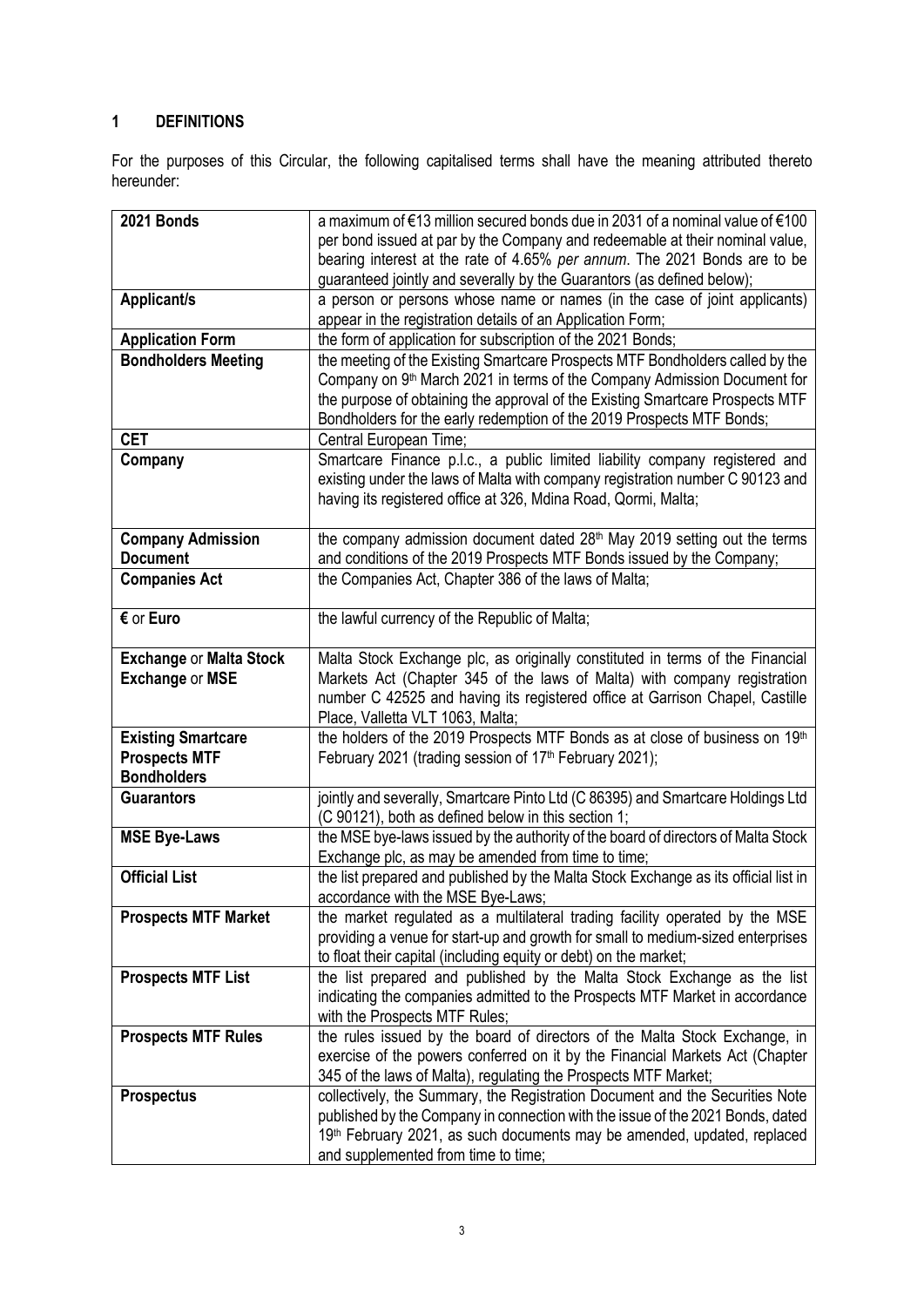| <b>Smartcare Holdings Ltd</b>   | Smartcare Holdings Ltd, a private limited liability company registered and<br>existing under the laws of Malta with company registration number C 90121 and<br>having its registered office situated at 326, Mdina Road, Qormi, Malta.<br>Smartcare Holdings Ltd is a joint and several Guarantor of the 2021 Bonds;                                                                                                                                                                                                                                                                                                                                                                        |
|---------------------------------|---------------------------------------------------------------------------------------------------------------------------------------------------------------------------------------------------------------------------------------------------------------------------------------------------------------------------------------------------------------------------------------------------------------------------------------------------------------------------------------------------------------------------------------------------------------------------------------------------------------------------------------------------------------------------------------------|
| <b>Smartcare Pinto Ltd</b>      | Smartcare Pinto Ltd, a private limited liability company registered and existing<br>under the laws of Malta with company registration number C 86395 and having<br>its registered office situated at 326, Mdina Road, Qormi, Malta. Smartcare Pinto<br>Ltd is a joint and several Guarantor of the 2021 Bonds; and                                                                                                                                                                                                                                                                                                                                                                          |
| Sponsor, Manager &<br>Registrar | Calamatta Cuschieri Investment Services Limited, a private limited liability<br>company registered under the laws of Malta having its registered office at<br>Ewropa Business Centre, Triq Dun Karm, Birkirkara BKR 9034, Malta and<br>bearing company registration number C 13729. Calamatta Cuschieri Investment<br>Services Limited is authorised to conduct investment services by the Malta<br>Financial Services Authority in terms of the Investment Services Act (Chapter<br>370 of the laws of Malta) and is a member of the MSE. Calamatta Cuschieri<br>Investment Services Limited was appointed as Corporate Advisor to the<br>Company pursuant to the 2019 Prospects MTF Bond. |

## <span id="page-4-0"></span>**2 RESPONSIBILITY STATEMENT**

All of the Directors of the Company, as at the date of this Circular being Andrew Debattista Segond, William Wait, Ian Stafrace, Arthur Gauci and Sandro Grech, accept responsibility for the information contained in this Circular. To the best of their knowledge and belief (after having taken all reasonable care to ensure that such is the case), the information contained in this Circular is in accordance with the facts and does not omit anything likely to affect the import of such information.

### <span id="page-4-1"></span>**3 INFORMATION ABOUT THE COMPANY**

| Full legal and commercial name of the Company : Smartcare Finance p.l.c. |                                                                                                              |
|--------------------------------------------------------------------------|--------------------------------------------------------------------------------------------------------------|
| <b>Registered address:</b>                                               | 326, Mdina Road, Qormi                                                                                       |
| Place of registration and domicile:                                      | Malta                                                                                                        |
| <b>Registration number:</b>                                              | C 90123                                                                                                      |
| Date of registration:                                                    | 7 January 2019                                                                                               |
| Legal form:                                                              | The Company is lawfully existing and registered as a<br>public limited liability company in terms of the Act |
| <b>Legal Entity Identifier:</b>                                          | 391200VICFPFLUX5BL94                                                                                         |
| Telephone number:                                                        | +356 21 449 574                                                                                              |
| E-mail address:                                                          | info@smartcaremalta.com                                                                                      |
| Website:                                                                 | www.smartcaremalta.com                                                                                       |

The Company has an authorised and issued share capital of two hundred and fifty thousand Euro (€250,000) divided into two hundred and fifty thousand (250,000) Ordinary shares of one Euro (€1.00) each, fully paid up, which are subscribed and held by Smartcare Holdings Ltd as to 249,999 Ordinary shares of €1.00 each and by Andrew Debattista Segond as to 1 Ordinary share of €1.00.

Since its incorporation, the Company issued one bond which is currently admitted and traded on the Prospects MTF List of the Malta Stock Exchange.

Specifically, in May 2019, the Company issued to the public in Malta on the Prospects MTF List €5,000,000 secured bonds due in 2029 of a nominal value of €100 per bond bearing an interest rate of 5% *per annum*, issued at par and redeemable on 5 June 2029 at their nominal value. The 2019 Prospects MTF Bonds are guaranteed jointly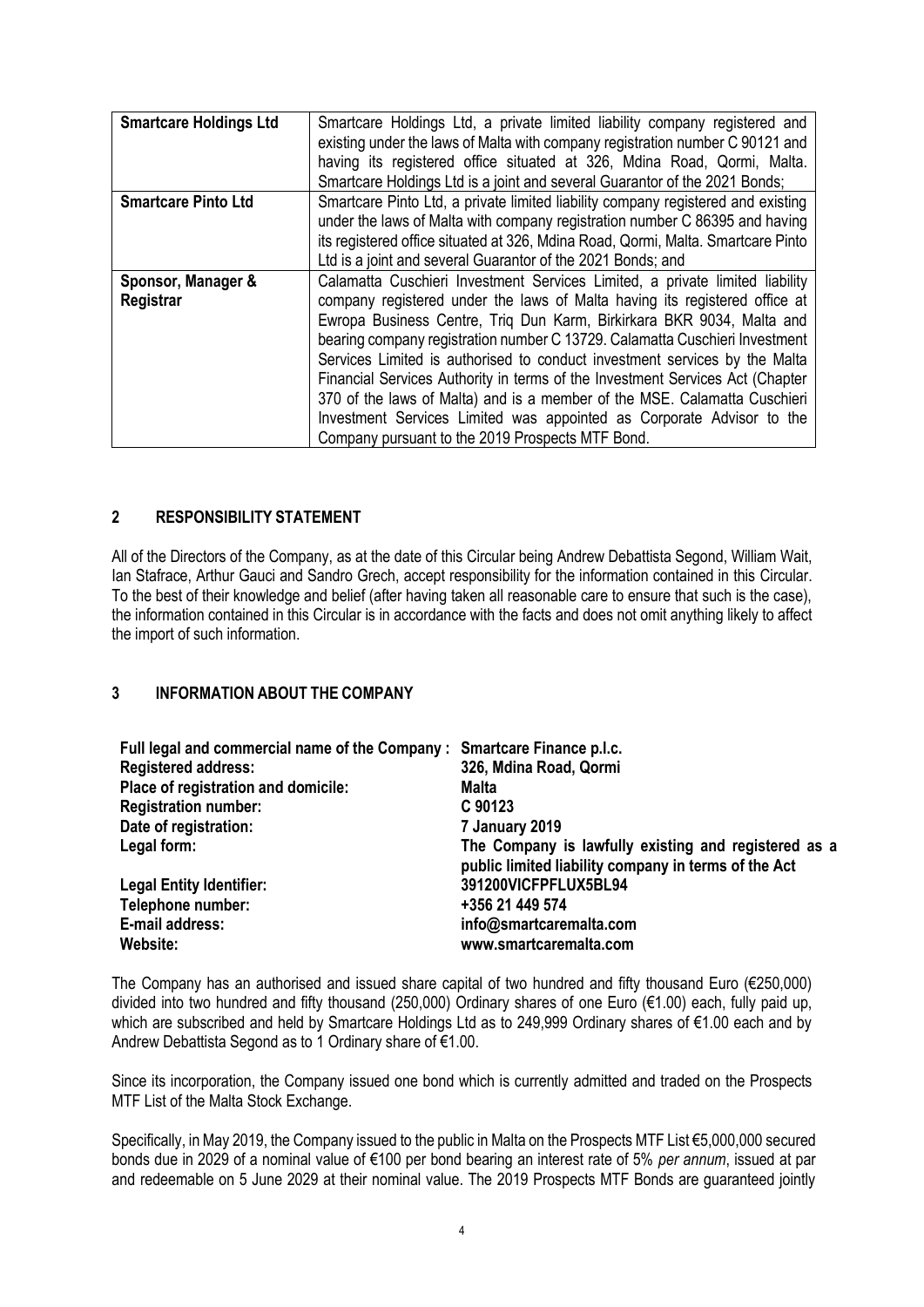and severally by the Guarantors and secured by the security rights granted by Smartcare Pinto Ltd and Smartcare Holdings Ltd, as defined in the Company Admission Document, in favour of a security trustee for the benefit of the holders of the 2019 Prospects MTF Bonds.

The said issue of the 2019 Prospects MTF Bonds (ISIN: MT0002251206) is regulated by the terms and conditions set out in the Company Admission Document.

# <span id="page-5-0"></span>**4 PURPOSE OF THIS CIRCULAR**

As detailed in Company Announcement SMF26 issued on 15<sup>th</sup> February 2021, the Company intends to make an offer for subscription to the issue of €13,000,000 worth of secured bonds 2031 of a nominal value of €100 each to be admitted to listing and trading on the Official List of the Malta Stock Exchange, pursuant to and in terms of the Prospectus. The 2021 Bonds to be issued by the Company shall be due for redemption on 22 April 2031 and shall bear interest from and including 22 April 2021 to the date of redemption at a fixed rate of interest of 4.65% *per annum*, payable annually.

The issue and allotment of the 2021 Bonds is conditional upon: (i) the minimum amount of  $\epsilon$ 10,545,000 being subscribed for; (ii) the security being constituted in favour of the duly appointed security trustee in accordance with the terms of the Prospectus; (iii) the Company obtaining the approval of the Existing Smartcare Prospects MTF Bondholders for the early redemption of the 2019 Prospects MTF Bonds pursuant to the Bondholders Meeting; and (iv) the Bonds being admitted to the Official List.

An amount of €5,000,000 of the net proceeds from the issue of the 2021 Bonds will be used by the Company for the redemption of the outstanding amount of 2019 Prospects MTF Bonds remaining in issue as at or about 21st April 2021, being the expected date of redemption of the 2019 Prospects MTF Bonds.

The Company shall allocate the 2021 Bonds on the basis of the following policy and order of priority:

- i. first to Existing Smartcare Prospects MTF Bondholders applying for the 2021 Bonds by way of 2019 Prospects MTF Bond Transfer<sup>1</sup> (and subject to any Redemption Premium (as defined in section 5 below) and Cash Top-Up<sup>2</sup> as and if applicable) in accordance with the terms and conditions laid out in the Prospectus, and subject to a minimum application of  $\epsilon$ 1,000;
- ii. the balance of the 2021 Bonds not subscribed for by Existing Smartcare Prospects MTF Bondholders limitedly by means of a 2019 Prospects MTF Bond Transfer (and subject to any Redemption Premium and Cash Top-Up as and if applicable), shall be made available for subscription to Existing Smartcare Prospects MTF Bondholders in respect of any additional 2021 Bonds applied for other than by 2019 Prospects MTF Bond Transfer exceeding in value the aggregate nominal value of 2019 Prospects MTF Bonds held by them as at close of business on 19<sup>th</sup> February 2021 (trading session of 17<sup>th</sup> February 2021), *pari passu,* without priority or preference between them and in accordance with the allocation policy as determined by the Company. Accordingly, in the event that an Existing Smartcare Prospects MTF Bondholder applies for additional 2021 Bonds other than by way of 2019 Prospects MTF Bond Transfer as specified in (i) above, no guarantee shall be given with respect to the amount of 2021 Bonds to be allocated to the excess 2021 Bonds applied for by such Existing Smartcare Prospects MTF Bondholder; and

<sup>1</sup> "**2019 Prospects MTF Bond Transfer**" refers to the process by which Existing Smartcare Prospects MTF Bondholders may elect to subscribe for 2021 Bonds through the transfer to the Company of all of the 2019 Prospects MTF Bonds held by them as at close of business on 19<sup>th</sup> February 2021 (trading session of 19<sup>th</sup> February 2021) (including any Redemption Premium and Cash Top-Up necessary), resulting in 2021 Bonds being allocated to Existing Smartcare Prospects MTF Bondholders for the corresponding nominal value of 2019 Prospects MTF Bonds transferred to the Company (including Redemption Premium and Cash Top-Up, where applicable).

<sup>&</sup>lt;sup>2</sup> Existing Smartcare Prospects MTF Bondholders applying for 2021 Bonds are to settle all of the amount due on the 2021 Bonds applied for by the transfer to the Company of 2019 Prospects MTF Bonds at par value, subject to a minimum application of €1,000 in 2021 Bonds. Any Existing Smartcare Prospects MTF Bondholders whose holding in 2019 Prospects MTF Bonds is less than €1,000 shall be required to pay the difference together with the submission of their application for 2021 Bonds ("**Cash Top-Up**").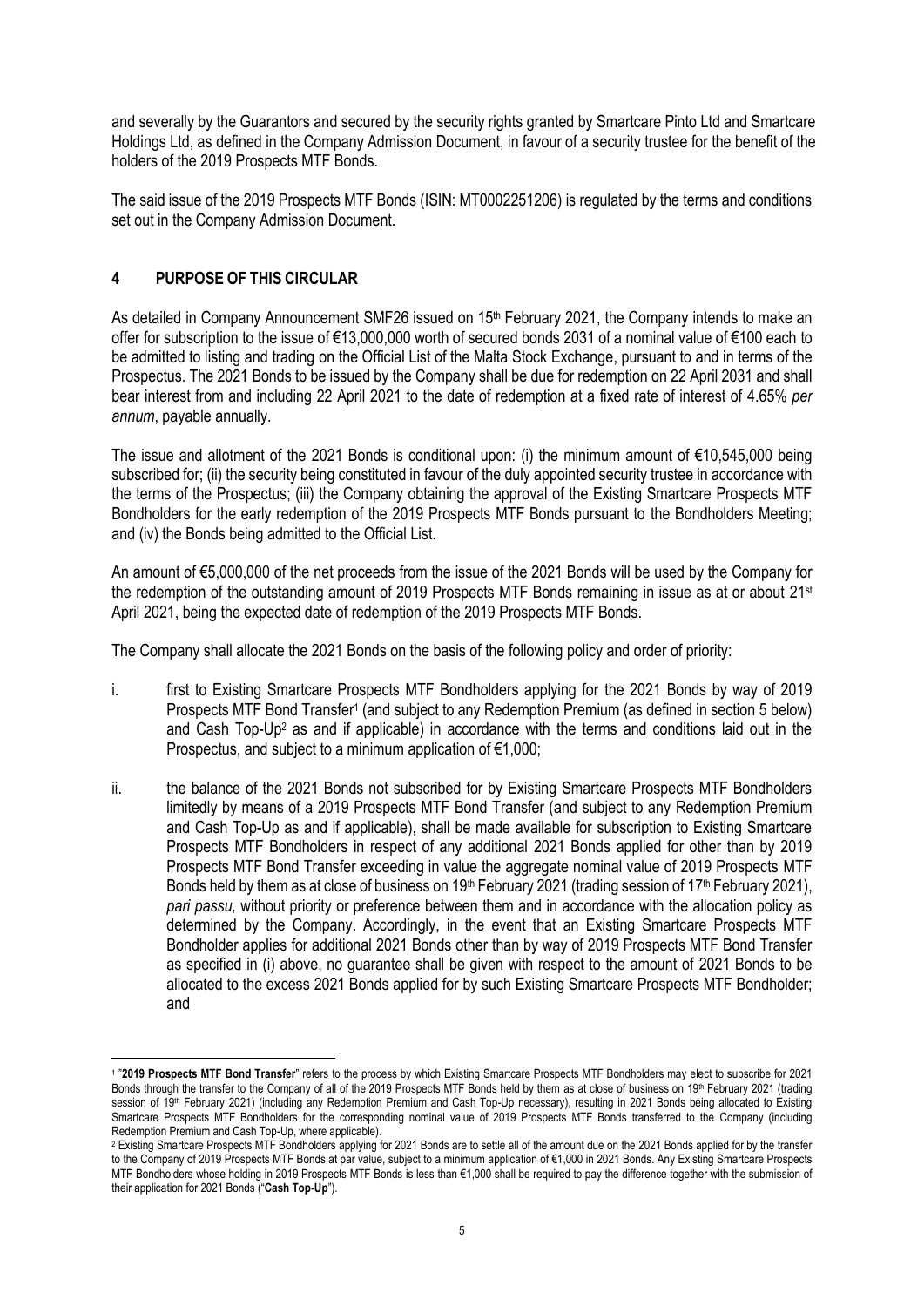iii. in the event that following the allocations made pursuant to paragraphs (i) and (ii) above there shall still remain unallocated 2021 Bonds, the Company shall offer such remaining 2021 Bonds to duly appointed authorised intermediaries through an intermediaries' offer in accordance with the terms and conditions laid out in the Prospectus.

A 2019 Prospects MTF Bond Transfer shall be without prejudice to the rights of Existing Smartcare Prospects MTF Bondholders to receive interest on the 2019 Prospects MTF Bonds up to but excluding 21st April 2021. The 2019 Prospects MTF Bonds are expected to be redeemed on 21<sup>st</sup> April 2021 as determined by the Company and duly notified to Existing Smartcare Prospects MTF Bondholders.

The transfer of 2019 Prospects MFT Bonds to the Company in consideration for the subscription for 2021 Bonds shall cause the obligations of the Company with respect to such 2019 Prospects MFT Bonds to be extinguished and shall give rise to obligations on the part of the Company under the 2021 Bonds.

Pursuant to the foregoing, the Company confirms that the purpose of this Circular is to provide Existing Smartcare Prospects MTF Bondholders with the necessary information in accordance with the Prospects MTF Rules with respect to the Company's intention to obtain the approval of the Existing Smartcare Prospects MTF Bondholders for the early redemption of the 2019 Prospects MTF Bonds during the Bondholders Meeting (as detailed in section 5 below), with a view to the proposed issue of the 2021 Bonds by the Company.

# <span id="page-6-0"></span>**5 MEETING OF BONDHOLDERS AND EARLY REDEMPTION OF 2019 PROSPECTS MTF BONDS**

In terms of the Company Admission Document, a meeting of the Existing Smartcare Prospects MTF Bondholders for the purpose of considering the early redemption of the 2019 Prospects MTF Bonds is called by the Directors of the Company by giving the duly appointed security trustee and all Existing Smartcare Prospects MTF Bondholders listed on the register of bondholders as at a date being not more than 30 days preceding the date scheduled for the meeting, not less than 14 days' notice in writing.

The notice itself (as well as the results of the Bondholders Meeting) shall also be announced to the market via company announcement.

The quorum at the Bondholders Meeting is at least 2 bondholders present, in person or by proxy, representing not less than 75% in nominal value of the 2019 Prospects MTF Bonds then outstanding. If a quorum is not present within 30 minutes from the time scheduled for the commencement of the meeting, the meeting shall stand adjourned and the Company shall within 2 days from the date of the original meeting publish by way of a company announcement the date, time and place where the adjourned meeting is to be held – the adjourned meeting shall be held not earlier than 7 days, and not later than 15 days, following the original meeting and at the adjourned meeting the number of Existing Smartcare Prospects MTF Bondholders present at the commencement of the meeting, in person or by proxy, shall constitute a quorum.

The proposal for the early redemption of the 2019 Prospects MTF Bonds placed before the Bondholders Meeting shall only be considered approved if at least 60% in nominal value of the Existing Smartcare Prospects MTF Bondholders present at the meeting at the time when the vote is being taken, in person or by proxy, shall have voted in favour of the proposal.

In the event of the required majority of Existing Smartcare Prospects MTF Bondholders voting in favour of the aforesaid proposal during the Bondholders Meeting, upon redemption of the 2019 Prospects MTF Bonds all Existing Smartcare Prospects MTF Bondholders will be afforded a premium in the form of payment of a redemption price of €102.4 (the "Redemption Premium"). Existing Smartcare Prospects MTF Bondholders will be entitled to have the Redemption Premium settled in cash upon redemption of the 2019 Prospects MTF Bonds (by direct credit into the Existing Smartcare Prospects MTF Bondholders' bank account) or by the transfer to the Company of the Redemption Premium in exchange for the subscription of a corresponding amount of 2021 Bonds in his/her/its favour (by completing the appropriate section of the 2021 Bonds application form).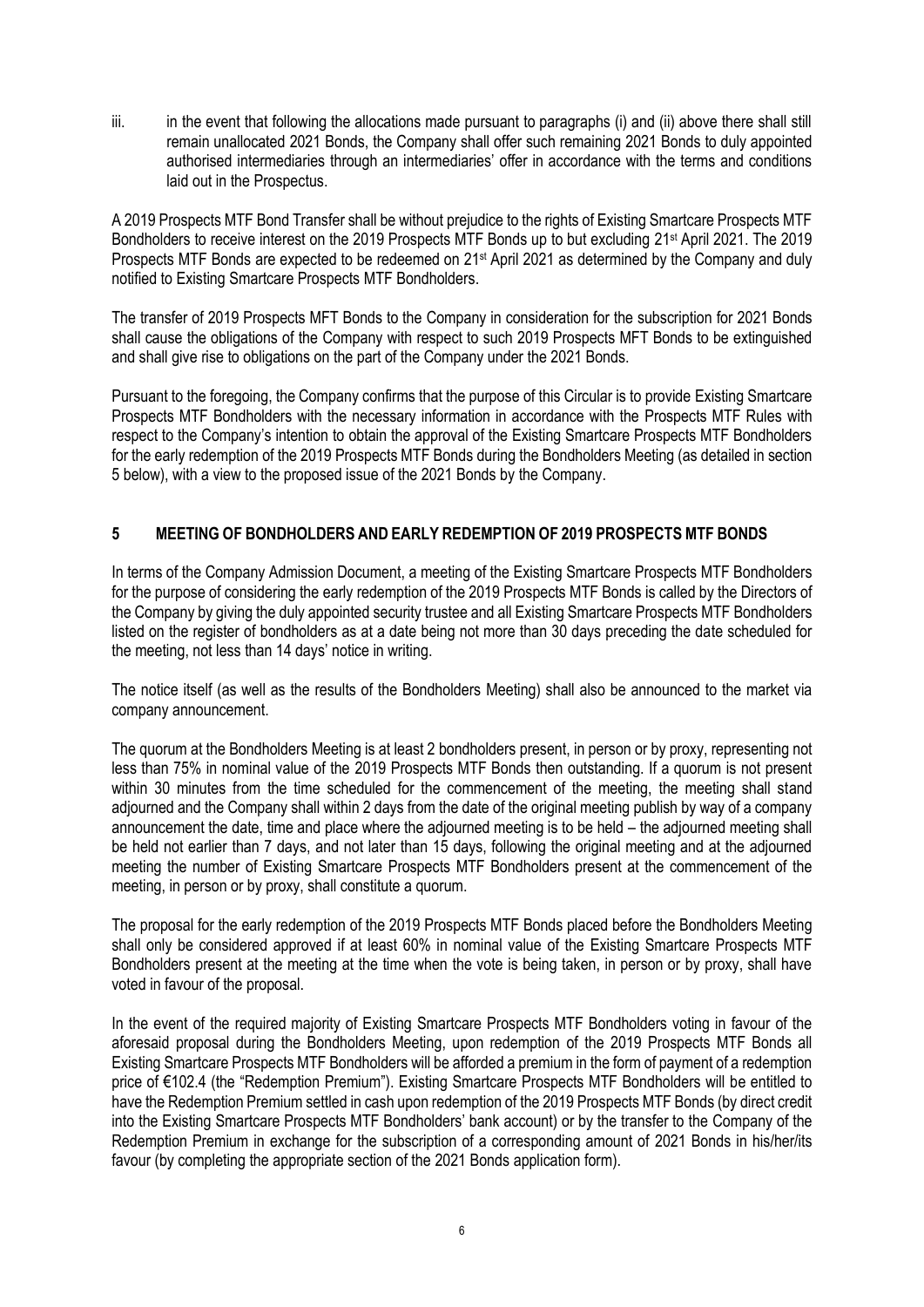Existing Smartcare Prospects MTF Bondholders who do not elect to avail themselves of the possibility to exchange their investment in the 2019 Prospects MTF Bonds for an investment in the 2021 Bonds in terms of the procedure outlined in the Prospectus shall receive all capital and accrued interest to date on 21<sup>st</sup> April 2021.

**The Bondholders Meeting for the purpose of obtaining the approval of the Existing Smartcare Prospects MTF Bondholders for the early redemption of the 2019 Prospects MTF Bonds has been called by the Company on 9 th March 2021 and the formal notice calling said Bondholders Meeting has been issued on the date of this Circular.** 

**All details relative to the 2021 Bonds and the terms and conditions of issue of said 2021 Bonds are set out in the Prospectus, a copy of which is available on the Company's website [\(www.smartcaremalta.com\)](https://ct-url-protection-us.portal.checkpoint.com/v1/load/LWIfxfXM2punUGifd5P8yRYwb8xkkN6p3s4F-2tVuaoMWkdtfPryGOs_43W3gL6v_6p9fFPnc2In-UAXOcnMIYFeajrFFrFbAoA-fZZvZBFzT9zWCIc_kcpppILp11bZOTTzvYOwXjtWYty13Q24p1toLKltClQostJssjtT24HBtnnumrz1SBWRcGzZpsQWv8aspEoe19VpPoKfPw).**

### <span id="page-7-0"></span>**6 DIRECTORS' CONFLICTS OF INTEREST**

None of the Directors of the Company have any interest in the 2019 Prospects MTF Bonds and there are no material conflicts of interest pertaining to the early redemption of the 2019 Prospects MTF Bonds.

### <span id="page-7-1"></span>**7 MARKET VALUE OF 2019 PROSPECTS MTF BONDS**

| First dealing day in month of | €      |
|-------------------------------|--------|
| August                        | 100.50 |
| September                     | 100.50 |
| October                       | 100.15 |
| November                      | 100.15 |
| December                      | 100.00 |
| January                       | 100.50 |
| February                      | 101.00 |
|                               |        |
| As at 9 February              | 101.00 |

### <span id="page-7-2"></span>**8 EXPECTED TIMETABLE**

|                | Meeting of Existing Smartcare Prospects MTF Bondholders                  | 9 March 2021            |
|----------------|--------------------------------------------------------------------------|-------------------------|
| $\overline{2}$ | Application Forms mailed to Existing Smartcare Prospects MTF Bondholders | 10 March 2021           |
| 3              | Closing date for Applications to be received from Existing Smartcare     | 17 March 2021 (by 12:00 |
|                | Prospects MTF Bondholders                                                | CET)                    |
| 4              | Intermediaries' Offer*                                                   | 9 April 2021            |
| 5              | Announcement of basis of acceptance through a company announcement       | 14 April 2021           |
| 6              | Refund of unallocated monies, if any                                     | 21 April 2021           |
| 7              | Dispatch of allotment letters                                            | 21 April 2021           |
| 8              | Expected date of constitution of Collateral                              | 21 April 2021           |
| 9              | Expected date of early redemption of the 2019 Prospects MTF Bonds        | 21 April 2021           |
| 10             | Expected date of admission of the Bonds to listing                       | 21 April 2021           |
| 11             | Issue date of the Bonds                                                  | 21 April 2021           |
| 12             | Commencement of interest                                                 | 22 April 2021           |
| 13             | Expected date of commencement of trading in the Bonds                    | 22 April 2021           |

*\* In the event that the total value of applications received from Existing Smartcare Prospects MTF Bondholders reaches €13,000,000, the Intermediaries' Offer will not take place.*